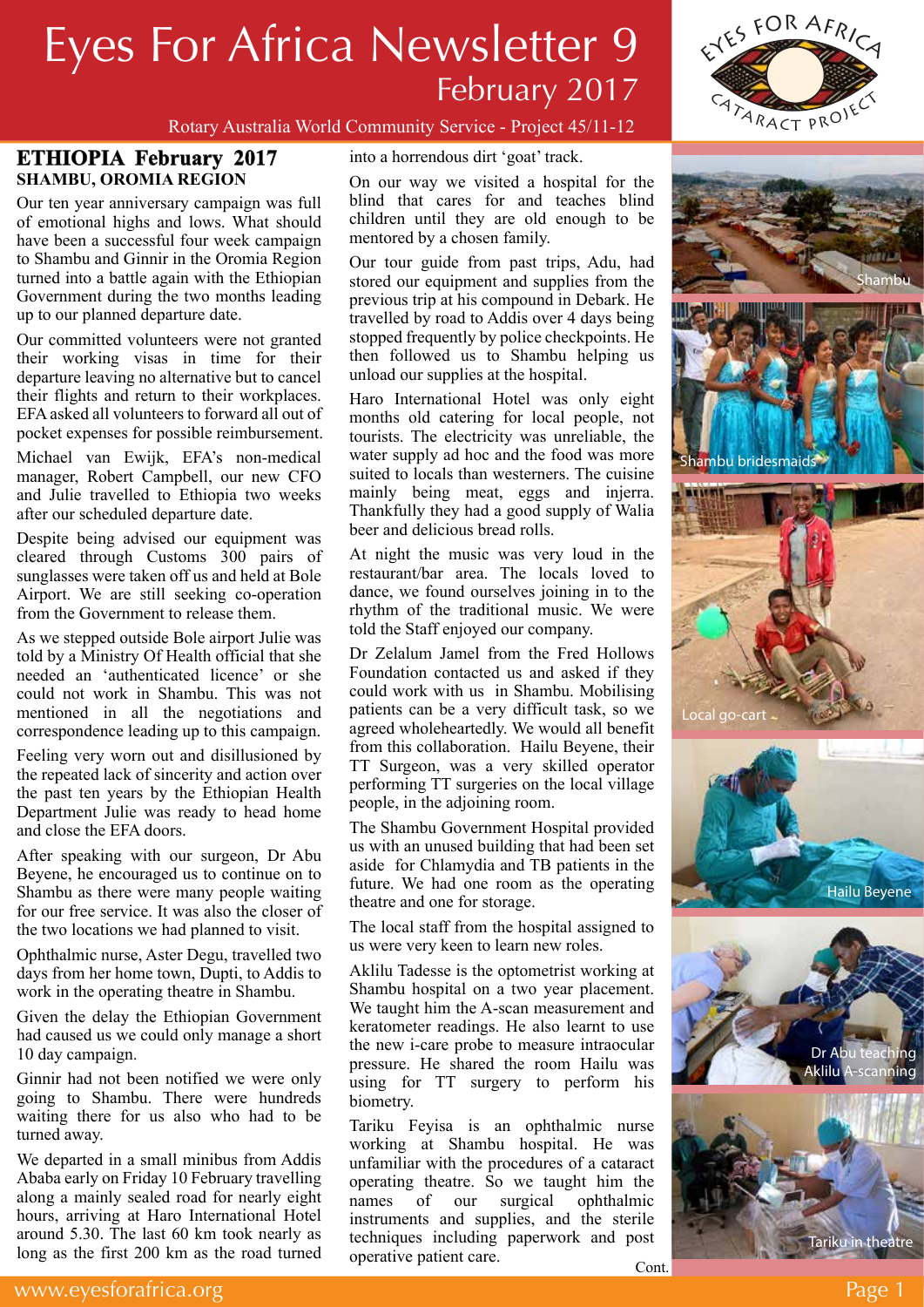# Eyes For Africa Newsletter 9 February 2017



Rotary Australia World Community Service - Project 45/11-12

Birhanu Roro is a clinical nurse that was assigned as our interpreter. Aklilu taught him to diagnose a cataract.

We also had on our team two cleaners, Alganesh Girma, and Abernash Ayana , and a guard, Keba Jote. The cleaners were the best we've ever had. They looked for things to do after they finished the tasks we gave them. Keba chased the onlookers away and kept us supplied with local coffee.

Unfortunately Michael who was running the steriliser as well as other tasks fell ill with a virus. He didn't improve after two days so he called his GP in Australia who advised he fly home as soon as possible which he did.

#### **OUTCOMES**

Despite our many hurdles we screened around 300 people and our ophthalmologist performed 90 cataract operations and removed eight pterygiums. He also performed every Regional Eye Block in the absence of our volunteer anaesthetist.

The highlight was observing four bilateral blind people being able to see again. One patient was a man who had suffered a stroke and had been blind for 14 years. He walked independently into our clinic for his post-op checkup with a smile on his face. Another bilaterally blind lady had not had vision for six years .

table to receive the Regional Eye Block, then onto the operating table to have his cataract removed. In the past we've had to give a mild sedative to children this young. But not this boy.



Tariku supervised the use of the post-op cataract medications observing that the family member instilled the drops correctly.



A seven year old boy came in with a traumatic cataract from a stick being thrown at his eye two years ago. He jumped onto the



We saw most of our cataract patients for a second visit. There appeared to be good drop compliance. They were still wearing their donated sunglasses and knitted beanies that had been made by volunteers in Australia.

Tariku was instructed to check post-op patients for three days after we left in case there were any problems.

Before we departed all local staff on our team were given an Eyes For Africa t-shirt, a certificate and small tip.